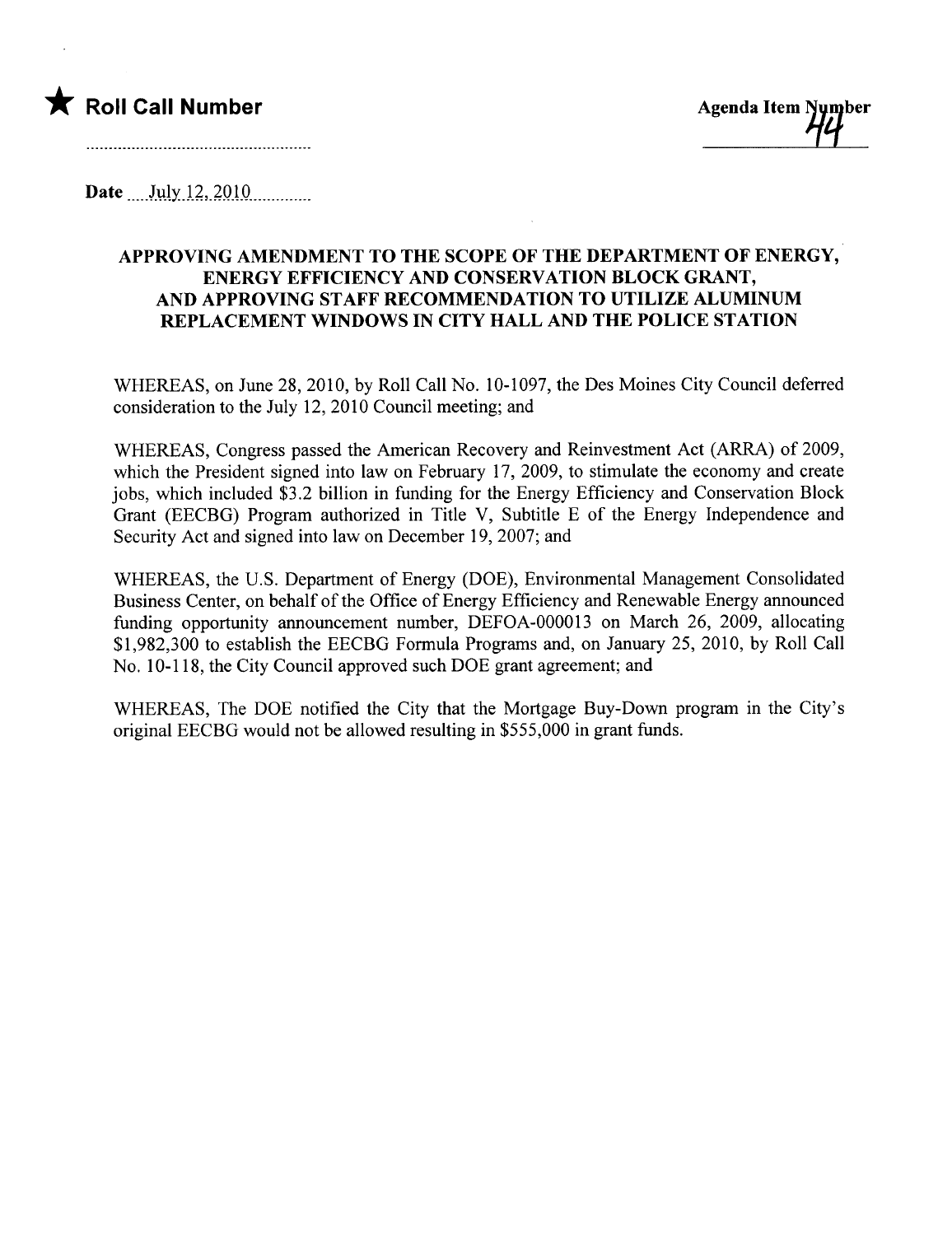



Date \_\_\_\_ July 12, 2010

NOW, THEREFORE, BE IT HEREBY RESOLVED BY THE CITY COUNCIL OF THE CITY OF DES MOINES, IOWA, that the Staff recommendation is hereby approved to install the aluminum replacement windows in City Hall, as approved by the State Historic Preservation Office (SHPO), and also in the Police Station; and to request scope revision to DOE to reallocate the energy funds from the ineligible Mortgage Buy-Down as shown in Alternate A in the City Council Communication.

(Council Communication No.  $10 - 423$ )

Moved by to adopt.

FORM APPROVED:

<u>Nutten, Venderf</u><br>Kathleen Vanderpool

Deputy City Attorney

| <b>COUNCIL ACTION</b> | <b>YEAS</b> | <b>NAYS</b> | <b>PASS</b>                                                                                          | <b>ABSENT</b>   | <b>CERTIFICATE</b>                                                |
|-----------------------|-------------|-------------|------------------------------------------------------------------------------------------------------|-----------------|-------------------------------------------------------------------|
| <b>COWNIE</b>         |             |             |                                                                                                      |                 | I, DIANE RAUH, City Clerk of said City hereby                     |
| <b>COLEMAN</b>        |             |             |                                                                                                      |                 |                                                                   |
| <b>GRIESS</b>         |             |             | certify that at a meeting of the City Council of<br>said City of Des Moines, held on the above date, |                 |                                                                   |
| <b>HENSLEY</b>        |             |             |                                                                                                      |                 | among other proceedings the above was adopted.                    |
| <b>MAHAFFEY</b>       |             |             |                                                                                                      |                 |                                                                   |
| <b>MEYER</b>          |             |             |                                                                                                      |                 | IN WITNESS WHEREOF, I have hereunto set my                        |
| <b>MOORE</b>          |             |             |                                                                                                      |                 | hand and affixed my seal the day and year first<br>above written. |
| <b>TOTAL</b>          |             |             |                                                                                                      |                 |                                                                   |
| <b>MOTION CARRIED</b> |             |             |                                                                                                      | <b>APPROVED</b> |                                                                   |
|                       |             |             |                                                                                                      |                 |                                                                   |
|                       |             |             |                                                                                                      |                 |                                                                   |
|                       |             |             |                                                                                                      | Mayor           | <b>City Clerk</b>                                                 |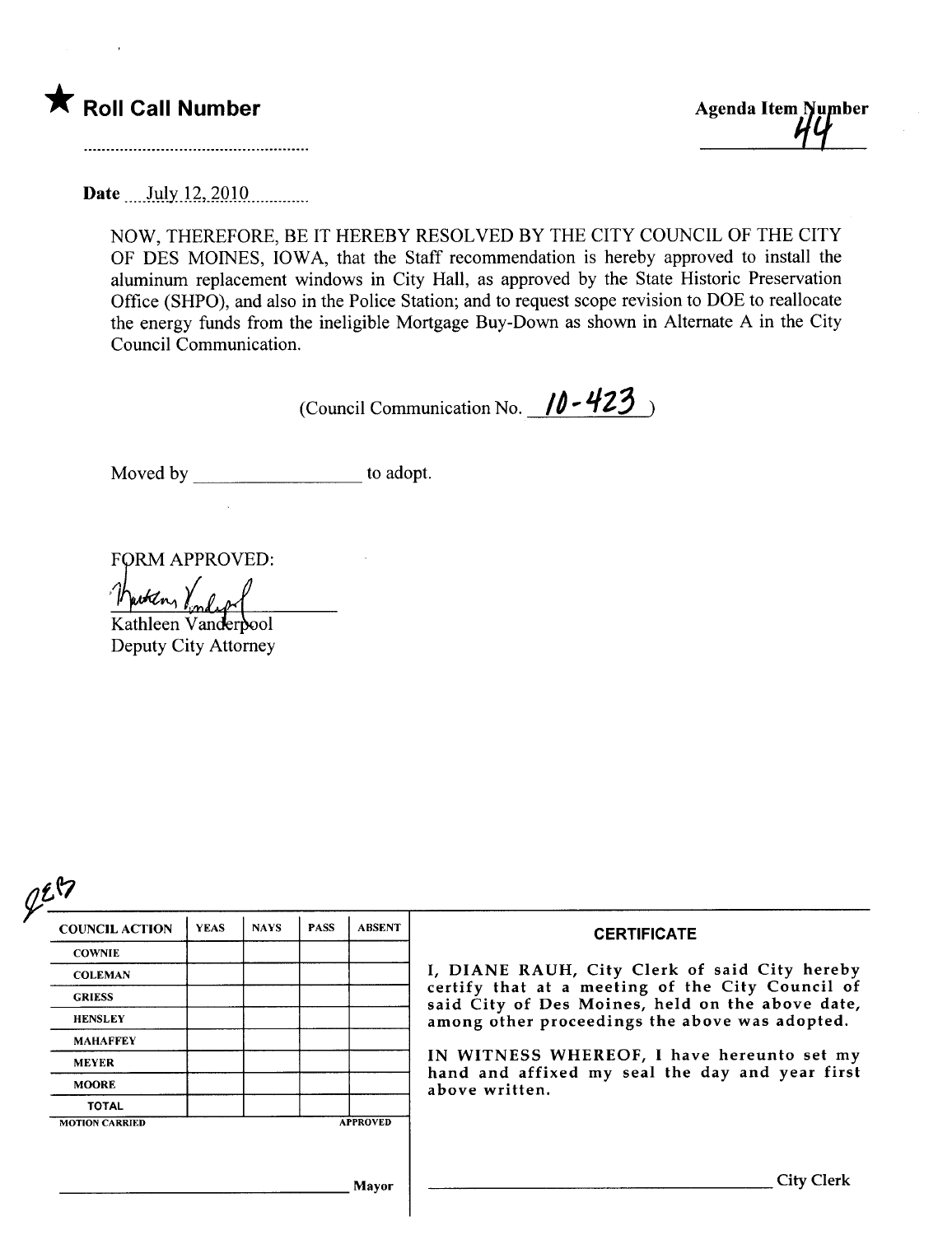

 $\Delta$ 

 $7 - 12 - 10$ Agenda Item Number

Date \_\_\_\_\_\_\_\_ June 28, 2010

## Resolution To Receive and File Recommendation From Urban Design Review Board On **City Hall Window Replacement Project**

Receive and file attached communication from Urban Design Review Board on the City Hall Window Replacement Project.

Moved by Hensley to adopt.

| <b>COUNCIL ACTION</b> | <b>YEAS</b> | <b>NAYS</b> | <b>PASS</b> | <b>ABSENT</b>   | <b>CERTIFICATE</b>                                                                                                                                                                                      |  |  |  |  |
|-----------------------|-------------|-------------|-------------|-----------------|---------------------------------------------------------------------------------------------------------------------------------------------------------------------------------------------------------|--|--|--|--|
| <b>COWNIE</b>         |             |             |             |                 |                                                                                                                                                                                                         |  |  |  |  |
| <b>COLEMAN</b>        |             |             |             |                 | I, DIANE RAUH, City Clerk of said City hereby<br>certify that at a meeting of the City Council of<br>said City of Des Moines, held on the above date,<br>among other proceedings the above was adopted. |  |  |  |  |
| <b>GRIESS</b>         |             |             |             |                 |                                                                                                                                                                                                         |  |  |  |  |
| <b>HENSLEY</b>        |             |             |             |                 |                                                                                                                                                                                                         |  |  |  |  |
| <b>MAHAFFEY</b>       |             |             |             |                 |                                                                                                                                                                                                         |  |  |  |  |
| <b>MEYER</b>          |             |             |             |                 | IN WITNESS WHEREOF, I have hereunto set my<br>hand and affixed my seal the day and year first<br>above written.                                                                                         |  |  |  |  |
| <b>MOORE</b>          |             |             |             |                 |                                                                                                                                                                                                         |  |  |  |  |
| <b>TOTAL</b>          |             |             |             |                 |                                                                                                                                                                                                         |  |  |  |  |
| <b>MOTION CARRIED</b> |             |             |             | <b>APPROVED</b> |                                                                                                                                                                                                         |  |  |  |  |
|                       |             |             |             |                 | City Clerk                                                                                                                                                                                              |  |  |  |  |
|                       |             |             |             |                 |                                                                                                                                                                                                         |  |  |  |  |
|                       |             |             |             |                 |                                                                                                                                                                                                         |  |  |  |  |
|                       |             |             |             |                 |                                                                                                                                                                                                         |  |  |  |  |